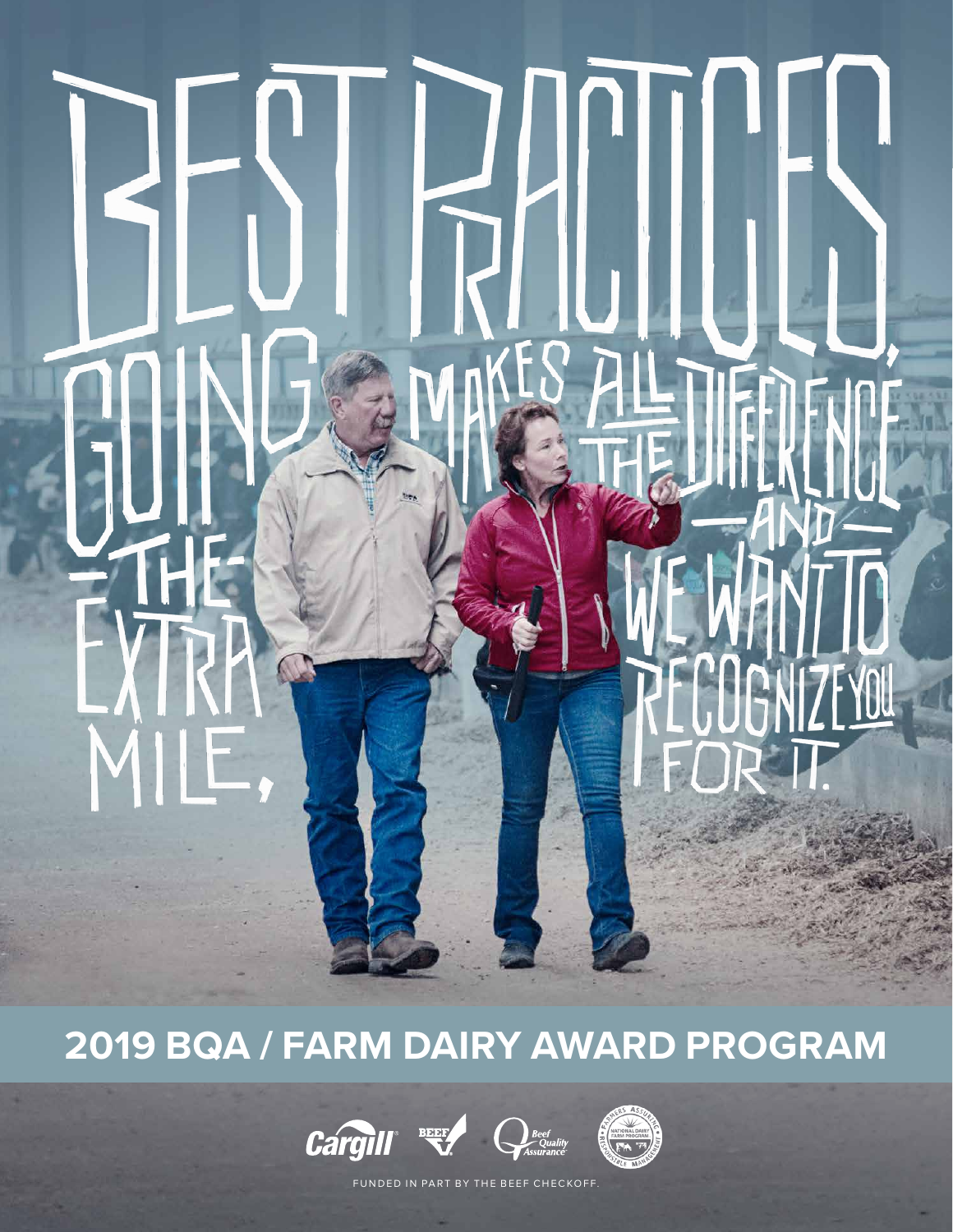





## BUILDING CONSUMER CONFIDENCE

By focusing the producer's attention to daily production practices that influence the safety and quality of beef through the use of science, research and education initiative, the Beef Quality Assurance (BQA) program strives to maximize consumer confidence in and acceptance of beef.

The National Beef Quality Assurance Awards recognize outstanding members of the beef industry in five categories: Cow-Calf, Feedyard, Dairy, Marketer, and Educator. The National BQA Awards are selected by a committee of BQA certified representatives from universities, state beef councils, sponsors, and affiliated groups. Nominations are submitted by organizations, groups or individuals on behalf of a U.S. beef producer, dairy beef producer, marketer or educator.

The National BQA Awards are funded in part by The Beef Checkoff program with additional financial support provided by Cargill Meat Solutions and Boehringer Ingelheim Vetmedica, Inc.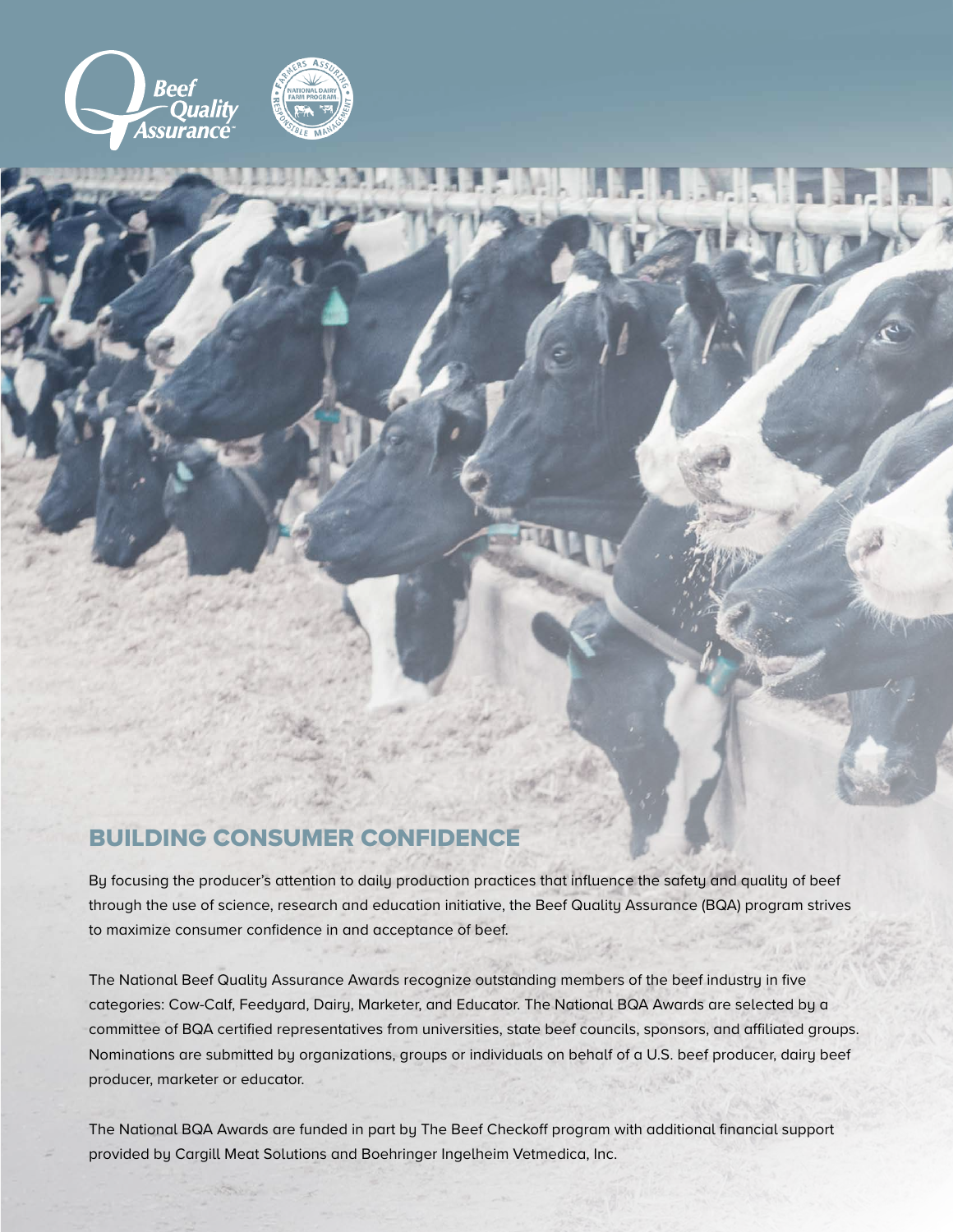

# AWARD TIMELINE AND EVENTS

- Applications Due: June 1, 2018
- June 2018: The selection committee meets to determine winners in each award category. The winners are personally notified but not publicly announced.
- July August 2018: Video crews visit each winner's operation.
- Jan. 30 Feb. 1, 2019: All winners are expected to attend the 2019 Cattle Industry Convention in New Orleans, Louisiana. Travel and registration will be paid by the Beef Quality Assurance Awards program for two attendees. Winners are publicly announced and honored at the BQA Awards Reception and Best of Beef Awards Breakfast.
- November 2019: The Dairy Award Winner is expected to attend the Dairy Joint Annual Meeting in Phoenix, Arizona. Travel and registration will be paid by the National Dairy FARM Program for two attendees. Winners will be recognized at National Milk Producers Federation Board of Directors Meeting.

### NOMINATION AND SELECTION PROCESS

The applications will be judged on the following criteria:

- BQA and/or FARM Practices, Accomplishments and Goals
- Relevant local, regional, and national BQA and/or dairy promotion group or cooperative leadership.
- The promotion and improvement of animal care practices, BQA or FARM program and consumer perception of beef or dairy industries.
- Effectiveness in promoting and implementing BQA.
- Completion of the National Dairy FARM Program Version 3.0 Animal Care Evaluation and implementation of the program requirements.

Applications for the 2019 Beef Quality Assurance Awards are due June 1, 2018. Any individual, group, or organization is eligible to nominate one dairy operation. Individuals and families may not nominate themselves, however, we expect nominees to be involved in the preparation of the application.

Past nominees are encouraged to submit updated versions of previous nominations. Previous winners may not reapply.

The full nomination application and directions for its completion are enclosed in this packet. Along with a typed application, one nomination letter and three letters of recommendation highlighting the nominees BQA and FARM Program efforts are expected.

## APPLICATION TECHNICAL GUIDELINES

The nomination packet is limited to 20 pages total as follows: 12 pages for the application, 2 pages for each letter of recommendation (total of 6 pages), 2 pages for the nomination letter, and 8 pages for the nominee's most recent FARM Animal Care evaluation. Photos are encouraged to be included within the nomination, but no more than 5, please. A complete PDF document, submitted electronically, is suggested with all the pieces compiled in a single file. Please do not send nominations in notebooks, binders, or booklets. Please keep to traditional font standards, size 12 point. All applications will be compiled and printed in color for judges to review.

\*Dairy nominations are limited to 28 pages to accommodate the 8 page completed FARM v3.0 Evaluation.

Completed nominations must be received by Midnight, June 1st. Information on the BQA Awards program can be found at www.bqa.org.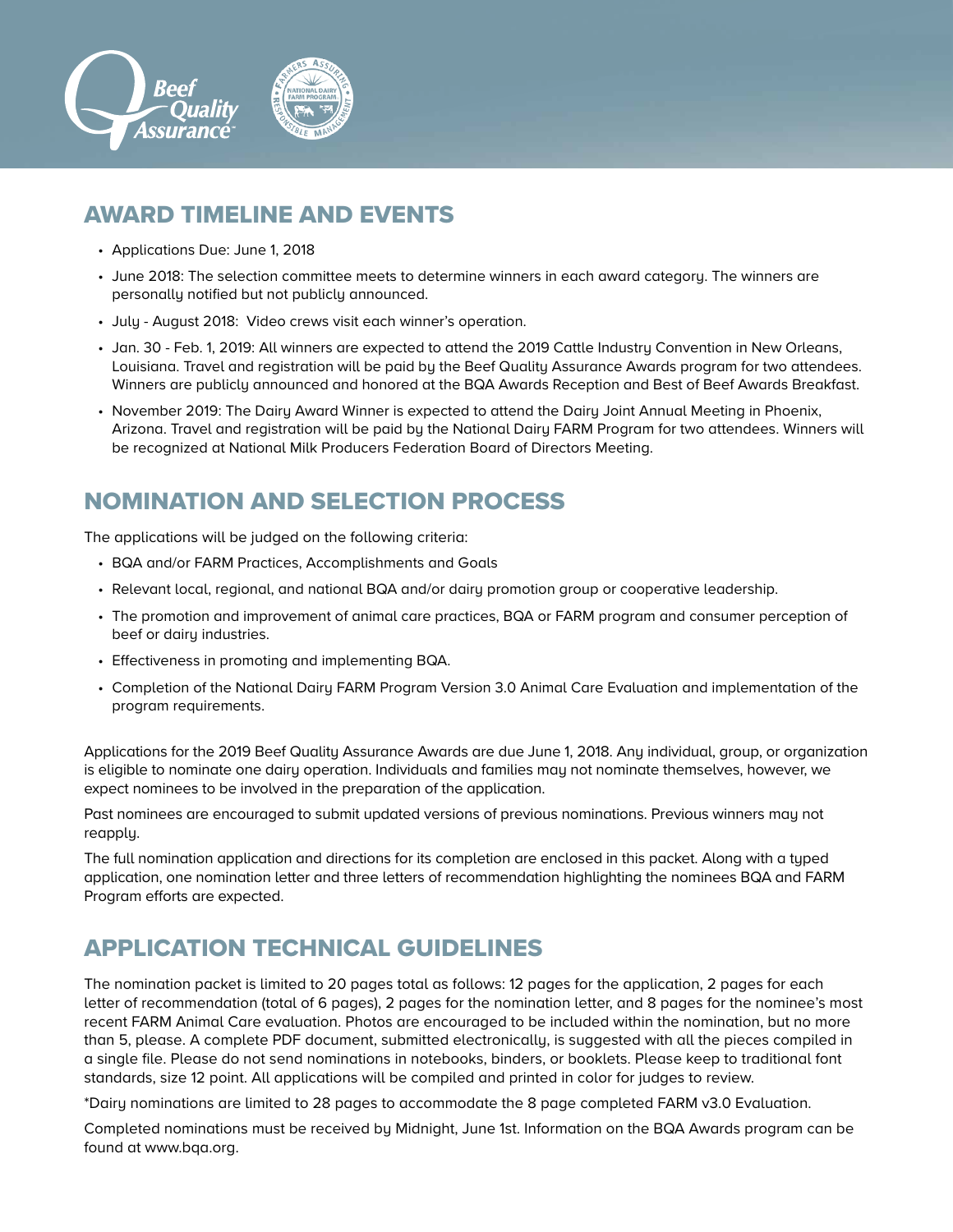

# BQA DAIRY AWARD

#### SECTION I – HISTORY AND DESCRIPTION OF OPERATION

Please identify the name of the dairy farm, the individual(s) to be recognized, address, primary contact, phone and email. This section would provide a brief description of the operation's history, business model and/or unique production practices.

#### SECTION II – BEEF QUALITY ASSURANCE AND FARM PROGRAM IN ACTION

#### *Unique BQA Implementation/FARM Implementation*

What form does BQA and/or FARM Animal Care take within the operations unique production environment and business structure? What are the nominees trying to accomplish by implementing BQA and FARM?

#### *Outcomes & Accomplishments: Documenting BQA/FARM Success*

What are the management accomplishments and goals of your business specific to BQA and FARM guidelines? Supporting information, benchmark data and measured results are encouraged. Please be specific.

#### *Innovative BQA and FARM Program Implementation*

Describe specific, innovative animal care practices in detail pertaining, but not limited to, on-site implementation, employee training, transportation, etc. Be sure to focus on what makes this operation unique related to BQA and FARM guidelines.

#### *Industry Perception of BQA and FARM*

How does your business contribute to a positive public perception of the impact of BQA and FARM in the beef and dairy industry? Has there been involvement in cooperative research, demonstration, education or industry programs that promote BQA or the FARM Program? How does the operator encourage other producers to implement BQA and the FARM program?

#### SECTION III - WHAT WOULD THE CONSUMER FIND INTERESTING OR COMPELLING ABOUT

#### **THE CANDIDATES OPERATION** (200 words maximum)

This is an opportunity to put both Beef Quality Assurance and the FARM Program in terms that the consuming public will understand and appreciate. What is unique about the operations strategies, tactics or successes that will appeal to the average consumers understanding of milk production practices? Why should anyone care that the candidate implements BQA and FARM practices on their operation and how do their actions enhance consumer confidence in beef?

#### SECTION IV – ADVOCACY AND CONSUMER CONFIDENCE

Award winners will become spokespeople for the both the beef and milk industry, carrying forth the message that dairy producers are committed to responsible milk production. How does this operation engage consumers to further milk and beef demand? How has the candidate demonstrated the drive and ability to communicate that message to a sometimes skeptical and hostile public? How well would the candidate serve as spokesperson for the dairy cattle industry?

#### **SECTION V - LETTERS OF RECOMMENDATION (3 maximum)**

No more than three letters of recommendation should be included. These letters should emphasize the nominee's outstanding implementation of BQA and FARM Animal Care. Recommendations can come from fellow dairy producers, local or state organizations, foundations, national organizations, neighbors, friends, extension agents, BQA state coordinators, FARM Animal Care evaluators, cooperative staff and leadership. Each letter should be no longer than two pages.

#### SECTION VI – FARM ANIMAL CARE VERSION 3.0 EVALUATION

Please attach the PDF Version of the nominee's Version 3.0 FARM Animal Care Evaluation in addition to signed nominee information release form.

#### FARM ANIMAL CARE EVALUATION RELEASE FORM

I approve the 2019 FARM and BQA Dairy Award selection committee reviewing my National Dairy FARM Program Version 3.0 Animal Care Evaluation.

| Name (printed): | Name (signed): |
|-----------------|----------------|
|                 |                |
|                 |                |

Farm Name:\_\_\_\_\_\_\_\_\_\_\_\_\_\_\_\_\_\_\_\_\_\_\_\_\_\_\_\_\_\_\_\_\_\_\_\_\_\_\_ Farm Address:\_\_\_\_\_\_\_\_\_\_\_\_\_\_\_\_\_\_\_\_\_\_\_\_\_\_\_\_\_\_\_\_\_\_\_\_\_\_\_